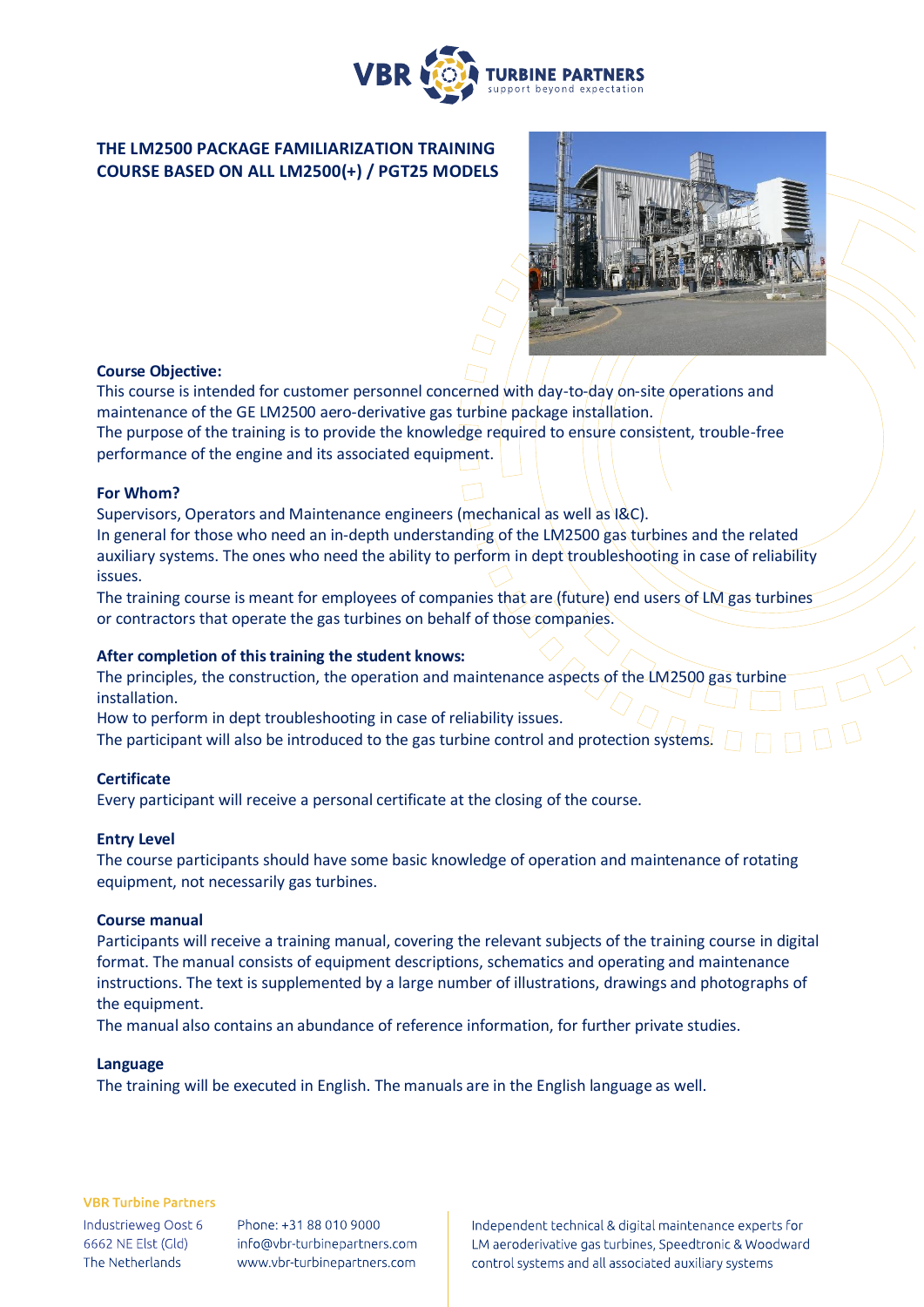

## **Course content:**

- **Make acquaintance and presentation of the program**
- **Introduction to gas turbines** 
	- Where it all started
	- Gas turbine basics

## • **LM2500 construction**

- Introduction and heritage of the LM2500
- LM2500 models and configurations
- Engine stations and orientation
- Shaft and bearing configuration
- Frame and support members
- HP compressor section
- Variable stator vane system
- Combustion section configurations (SAC & DLE)
- HP turbine section
- Power Turbine section configurations (6-stage & HSPT)
- Accessory Gear Box
- Engine Airflow
- Turbine instrumentation
- Main operating and performance features

## • **Auxiliary Equipment & Systems**

- Introduction to the package configuration and auxiliary systems
- Engine and package documentation
- Gas turbine lube oil system
- Hydraulic oil system
- Hydraulic starting system
- Generator/load gearbox lube oil system
- Fuel systems (SAC & DLE)
- Combustion air and ventilation system
- Compressor water wash system
- Vibration monitoring system
- Fire & Gas protection system

## • **Control Systems**

- Control system architecture
- Control panel layout and hardware
- Control system functionality
- HMI screen set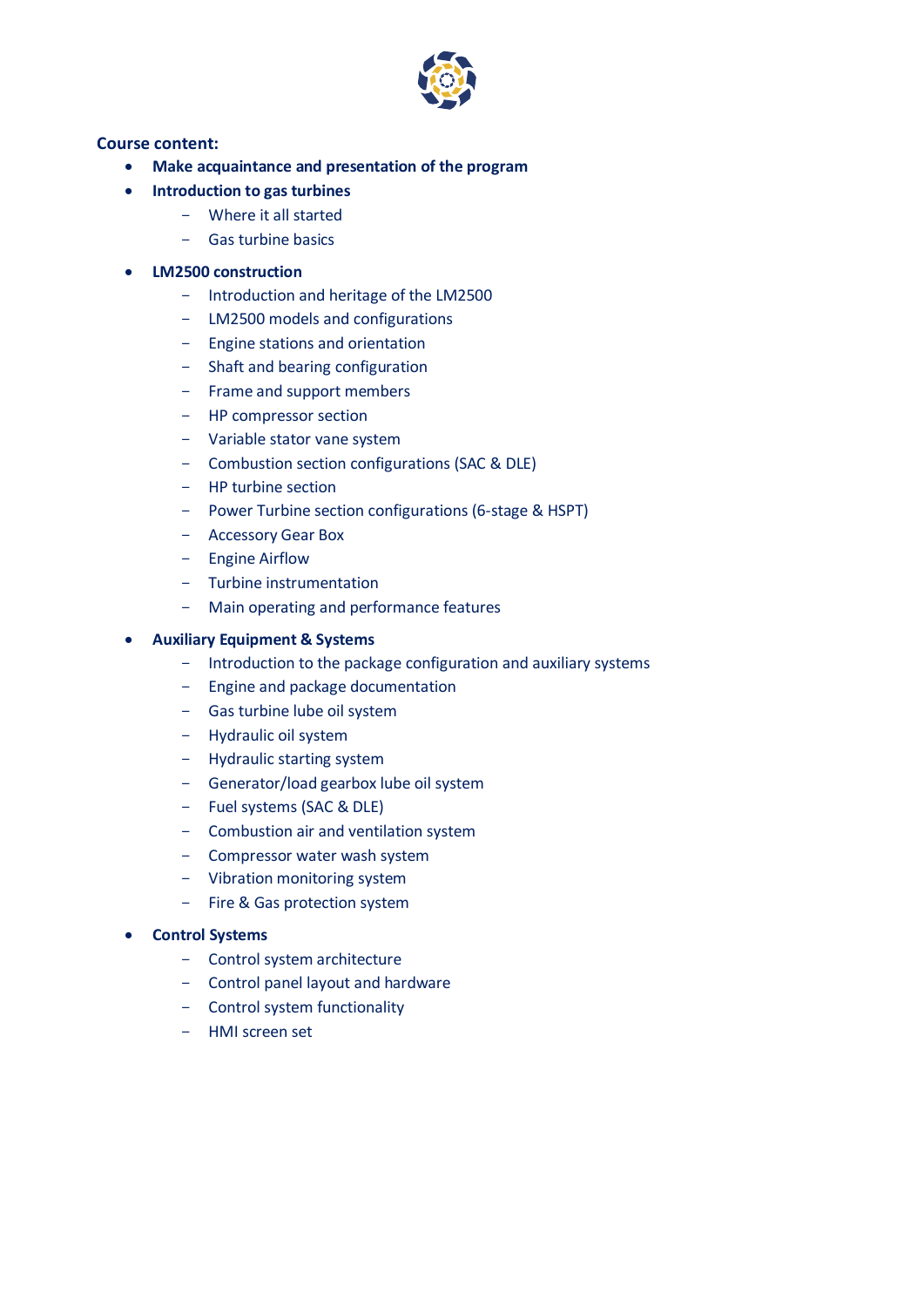

# • **Gas Turbine Operation**

- Pre-start activities
- Permissive conditions
- Start-up sequence
- Online operation
- Shut-down sequences

# • **Gas Turbine Maintenance**

- LM2500 maintenance philosophy
- Periodic maintenance
- Unscheduled maintenance

# • **Troubleshooting and Cases**

- Troubleshooting principles
- Alarm messages analysis
- Trip Trend Log analysis
- Practical cases
- **Remaining subjects and answers to questions**
- **Evaluation of the training course**
	- Course evaluation and issue of certificates